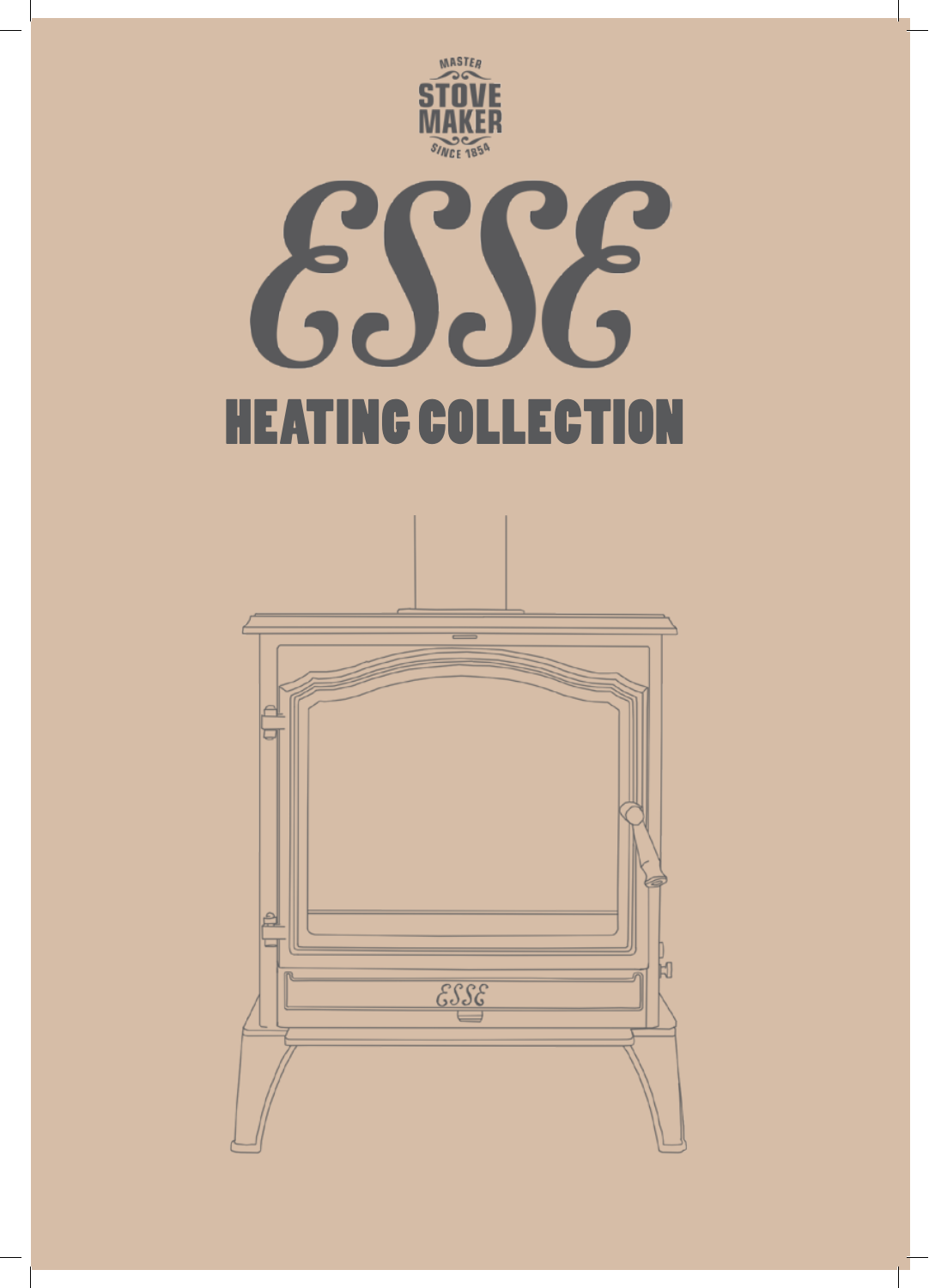The ESSE 700 Vista has the same British quality as all ESSE stoves, 100% English handmade, your Esse 700 is perfect for heating up to 110m2.

Stunning view of the flames can be seen through ESSE's signature arch window. The ESSE 700 Vista is ideally suited to bigger fireplaces or for installation as a freestanding focal point.

The ESSE 700 Vista is a multi-fuel stove which allows you to burn wood or briquettes. The grate and ash tray design makes cleaning a breeze.

With two air controls, you can change the way your ESSE 700 Vista burns. The primary air control gives you impressive flames, where the bottom secondary air control works like bellows to give your fire a serious boost when needed.

#### **700 VISTA SPECIFICATIONS** WOOD

With a cast iron top you can pop a kettle on top of your ESSE 700 Vista or let your pot roast simmer away all day.

Continuing with ESSE's passion for the environment the ESSE 700 Vista is clean burning with 1grm emissions and highly efficient at 65%

The 700 Vista boasts quality engineering and simple maintenance you would expect of ESSE.

| <b>OUTPUT</b>              | 10.5kW         |
|----------------------------|----------------|
| <b>EFFICIENCY</b>          | 64%            |
| <b>EMISSIONS</b>           | lgrm           |
| FLUE PIPE DIAMETER         | 6''(150mm)     |
| <b>WEIGHT</b>              | 102kg          |
| <b>STYLE</b>               | <b>RADIANT</b> |
| <b>BURN TIME</b>           | 6-8 Hours      |
| CLEARANCES TO COMBUSTIBLES |                |
| .                          |                |

HEARTH REQUIREMENTS 400mm side, 350mm rear, 275mm corner

740m deep, 820mm wide, 9mm thick

| 40) | 272        |         |            | 114 |
|-----|------------|---------|------------|-----|
|     |            |         |            |     |
| 833 |            | $\circ$ | $\circ$    |     |
|     | 510<br>561 |         | 339<br>417 |     |





#### The 700 Vista WOOD